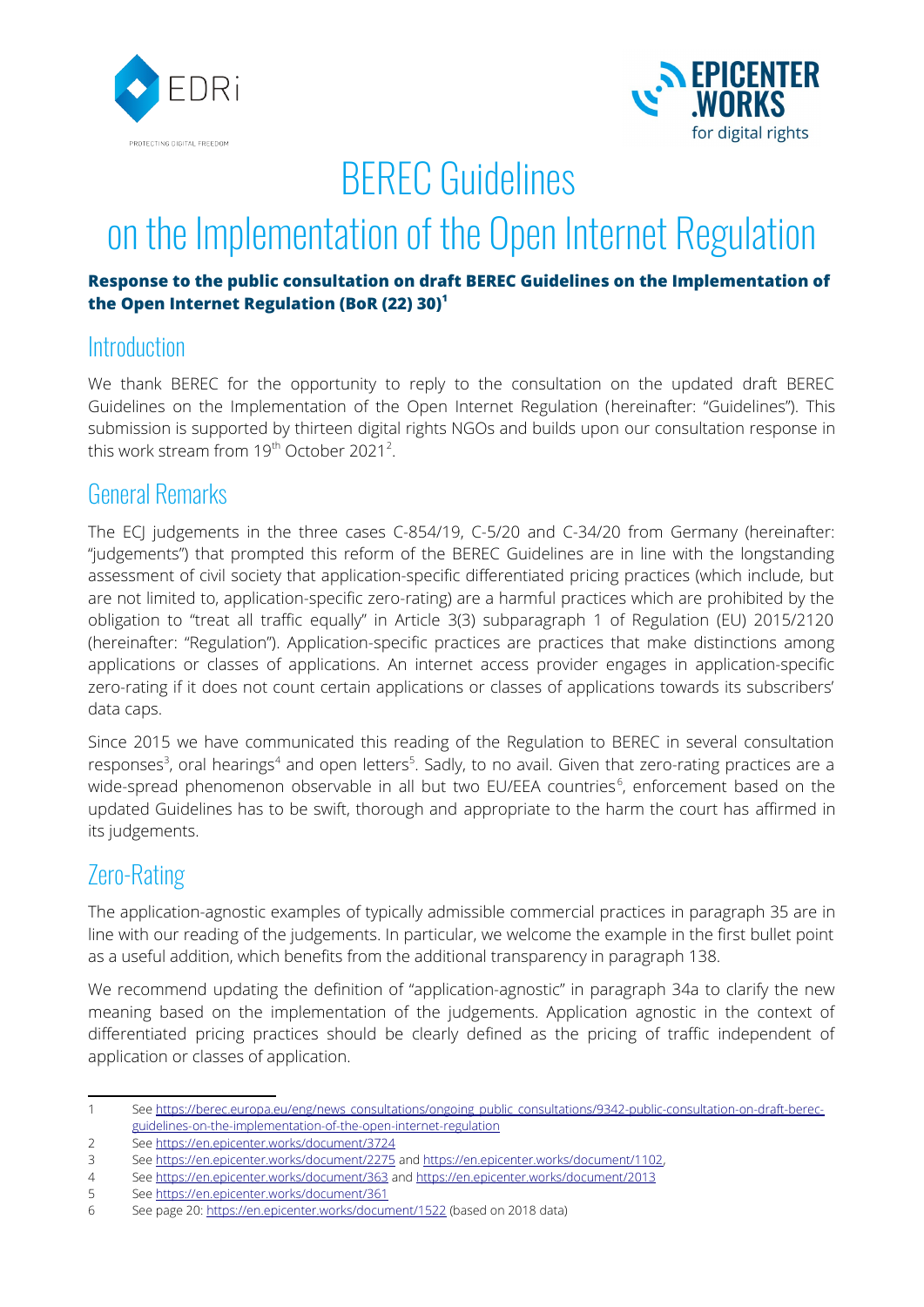In our opinion, BEREC is right in paragraphs 37, 37a, 40 and 49 to subsume application-agnostic treatment of traffic as an end-user right under Article 3(1) which cannot be violated by commercial practices according to Article 3(2).

We welcome changing the wording of the Guidelines from "zero-rating and similar offers" to "differentiated pricing practices", which clarifies the scope of the Guidelines and subsequently that all application-specific differentiations of price are prohibited by Article 3(3) subparagraph 1. In our opinion, BEREC is also right in making it very clear in paragraphs 54a and 55 that the court has found that technical and commercial differentiations are both subject to Article 3(3) subparagraph 1 and therefore have to adhere to the same standard of equal treatment; a failure to do so in the commercial respect cannot be remedied by equal technical treatment of traffic.[7](#page-1-0)

In paragraph 40b, the word "likely" should be avoided since the ECJ judgements of 2021 have definitively resolved any legal uncertainty about differentiated pricing practices such as zero rating. The wording in paragraph 48, second bullet that such practices "are incompatible with the obligation of equal treatment of traffic as set out in Article 3(3)" is more appropriate, and should be used in paragraph 40b as well. Differentiated pricing practices in which CAPs subsidise their own data are among the most harmful practices for competition and consumer choice. The judgements explicitly prohibit all zero rating offers that zero-rate select applications or classes of applications; zero-rating programs that zero-rate applications whose providers have paid to be zero-rated fall squarely within this category. BEREC should use the same clear language in it's Guidelines that is found in the judgements.

We welcome in paragraphs 40b, 40c, 48 and 49 the clear assessment of differentiated pricing practices in line with the judgements that the obligation to "treat all traffic equally" according to Article 3(3) subparagraph 1 requires "application agnostic" structuring of the commercial practice.

The phrase "may also be taken into account" in paragraph 48 contains a high degree of ambiguity and suggests NRAs might diverge from the subsequent criteria when evaluating a concrete offer. This ambiguity not only deviates from the judgements, it also threatens the harmonised implementation in the single market and should be removed.

In the previous consultation of this work stream some stakeholders have argued that open-class based differentiated pricing practices that are open to all applications in a class should still be deemed admissible under the updated Guidelines.<sup>[8](#page-1-1)</sup> The judgements reviewed offers of this type (StreamOn, Vodafone Pass) and the court found them in violation of the Regulation. BEREC is right in paragraph 48 point 2 to clarify this. But as this question will likely be relevant in subsequent regulatory proceedings, the Guidelines should reflect the clarity of the judgements and include language to disqualify class-based differentiated pricing practices irrespective of the criteria and effort required by CAPs to join.

<span id="page-1-0"></span><sup>7</sup> Arguments to the contrary brought forward in the previous consultation of this work stream are trying to negate the judgements. See BoR PC09 (21) 08 [https://berec.europa.eu/eng/document\\_register/subject\\_matter/berec/](https://berec.europa.eu/eng/document_register/subject_matter/berec/public_consultations/10082-contribution-of-etno-gsma-to-the-call-for-input-to-feed-into-the-incorporation-of-the-ecj-judgments-on-the-open-internet-regulation-in-the-berec-guidelines) [public\\_consultations/10082-contribution-of-etno-gsma-to-the-call-for-input-to-feed-into-the-incorporation-of-the-ecj](https://berec.europa.eu/eng/document_register/subject_matter/berec/public_consultations/10082-contribution-of-etno-gsma-to-the-call-for-input-to-feed-into-the-incorporation-of-the-ecj-judgments-on-the-open-internet-regulation-in-the-berec-guidelines)[judgments-on-the-open-internet-regulation-in-the-berec-guidelines](https://berec.europa.eu/eng/document_register/subject_matter/berec/public_consultations/10082-contribution-of-etno-gsma-to-the-call-for-input-to-feed-into-the-incorporation-of-the-ecj-judgments-on-the-open-internet-regulation-in-the-berec-guidelines), BoR PC09 (21) 05 [https://berec.europa.eu/eng/document\\_register/subject\\_matter/berec/public\\_consultations/10083-contribution-of-deutsche](https://berec.europa.eu/eng/document_register/subject_matter/berec/public_consultations/10083-contribution-of-deutsche-telekom-to-the-call-for-input-to-feed-into-the-incorporation-of-the-ecj-judgments-on-the-open-internet-regulation-in-the-berec-guidelines)[telekom-to-the-call-for-input-to-feed-into-the-incorporation-of-the-ecj-judgments-on-the-open-internet-regulation-in-the](https://berec.europa.eu/eng/document_register/subject_matter/berec/public_consultations/10083-contribution-of-deutsche-telekom-to-the-call-for-input-to-feed-into-the-incorporation-of-the-ecj-judgments-on-the-open-internet-regulation-in-the-berec-guidelines)[berec-guidelines](https://berec.europa.eu/eng/document_register/subject_matter/berec/public_consultations/10083-contribution-of-deutsche-telekom-to-the-call-for-input-to-feed-into-the-incorporation-of-the-ecj-judgments-on-the-open-internet-regulation-in-the-berec-guidelines) and BoR PC09 (21) 02 [https://berec.europa.eu/eng/document\\_register/subject\\_matter/berec/](https://berec.europa.eu/eng/document_register/subject_matter/berec/public_consultations/10084-contribution-of-a1-telekom-austria-to-the-call-for-input-to-feed-into-the-incorporation-of-the-ecj-judgments-on-the-open-internet-regulation-in-the-berec-guidelines) [public\\_consultations/10084-contribution-of-a1-telekom-austria-to-the-call-for-input-to-feed-into-the-incorporation-of-the-ecj](https://berec.europa.eu/eng/document_register/subject_matter/berec/public_consultations/10084-contribution-of-a1-telekom-austria-to-the-call-for-input-to-feed-into-the-incorporation-of-the-ecj-judgments-on-the-open-internet-regulation-in-the-berec-guidelines)[judgments-on-the-open-internet-regulation-in-the-berec-guidelines](https://berec.europa.eu/eng/document_register/subject_matter/berec/public_consultations/10084-contribution-of-a1-telekom-austria-to-the-call-for-input-to-feed-into-the-incorporation-of-the-ecj-judgments-on-the-open-internet-regulation-in-the-berec-guidelines)

<span id="page-1-1"></span><sup>8</sup> See BoR PC09 (21) 11 [https://berec.europa.eu/eng/document\\_register/subject\\_matter/berec/public\\_consultations/10087](https://berec.europa.eu/eng/document_register/subject_matter/berec/public_consultations/10087-contribution-of-google-to-the-call-for-input-to-feed-into-the-incorporation-of-the-ecj-judgments-on-the-open-internet-regulation-in-the-berec-guidelines) [contribution-of-google-to-the-call-for-input-to-feed-into-the-incorporation-of-the-ecj-judgments-on-the-open-internet](https://berec.europa.eu/eng/document_register/subject_matter/berec/public_consultations/10087-contribution-of-google-to-the-call-for-input-to-feed-into-the-incorporation-of-the-ecj-judgments-on-the-open-internet-regulation-in-the-berec-guidelines)[regulation-in-the-berec-guidelines](https://berec.europa.eu/eng/document_register/subject_matter/berec/public_consultations/10087-contribution-of-google-to-the-call-for-input-to-feed-into-the-incorporation-of-the-ecj-judgments-on-the-open-internet-regulation-in-the-berec-guidelines)